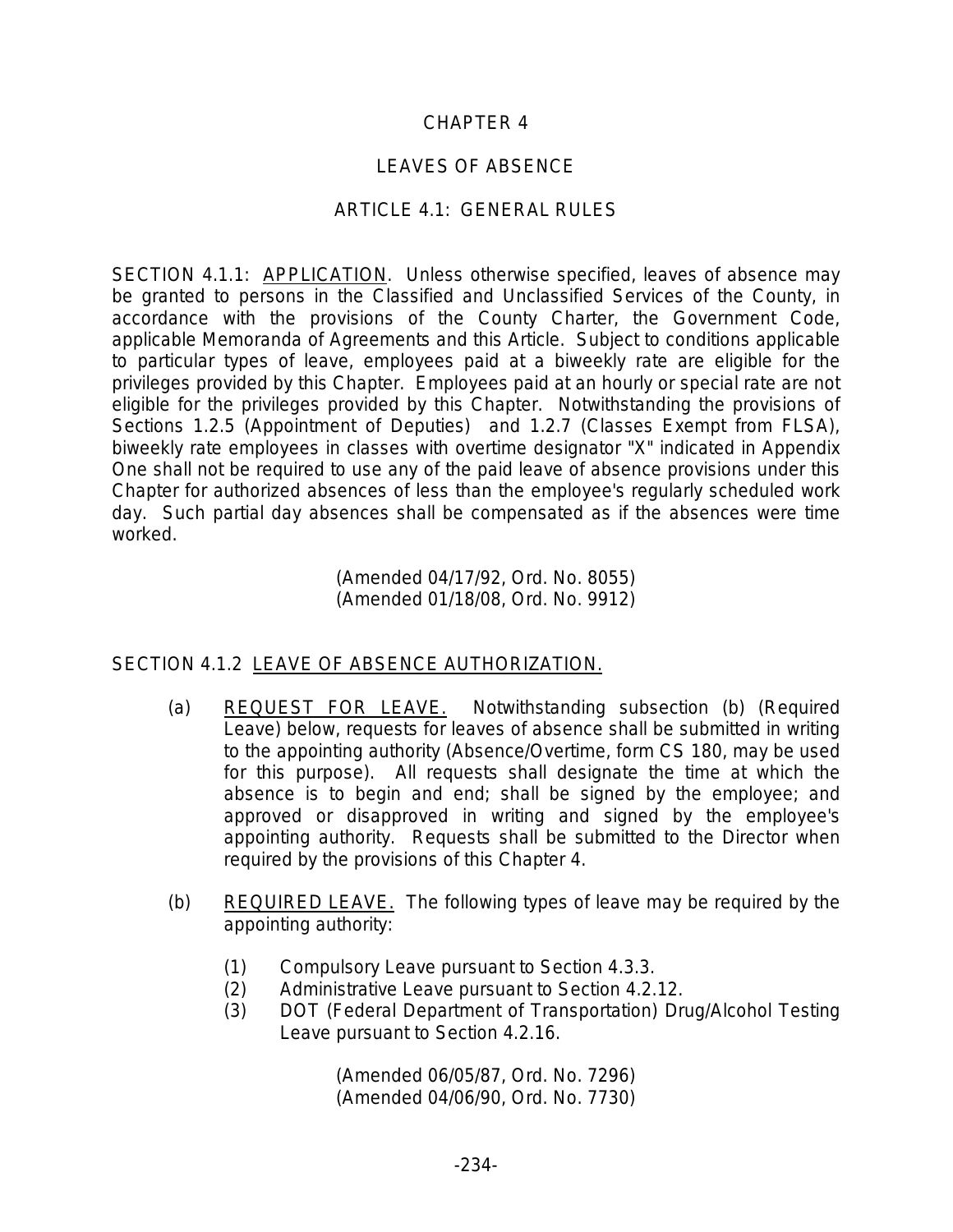(Amended 07/13/90, Ord. No. 7773) (Amended 03/08/91, Ord. No. 7873) (Amended 07/26/91, Ord. No. 7945) (Amended 05/26/95, Ord. No. 8526) (Amended 01/18/08, Ord. No. 9912) (Amended 06/28/13, Ord. No. 10266)

SECTION 4.1.3: APPOINTING AUTHORITY DESIGNATES TIME OF LEAVE. Leave of Absence shall be approved in advance by the appointing authority with the exception of sick leave, injury leave, military leave and court/jury leave.

(Amended 01/18/08, Ord. No. 9912)

SECTION 4.1.4: PAY CALCULATION. Unless otherwise specifically provided herein, employees on approved leave with pay shall receive their base rate only, plus those premiums made specifically payable by Chapter 1 while on paid leave. While on approved leave without pay employees shall receive no pay.

(Amended 01/18/08, Ord. No. 9912)